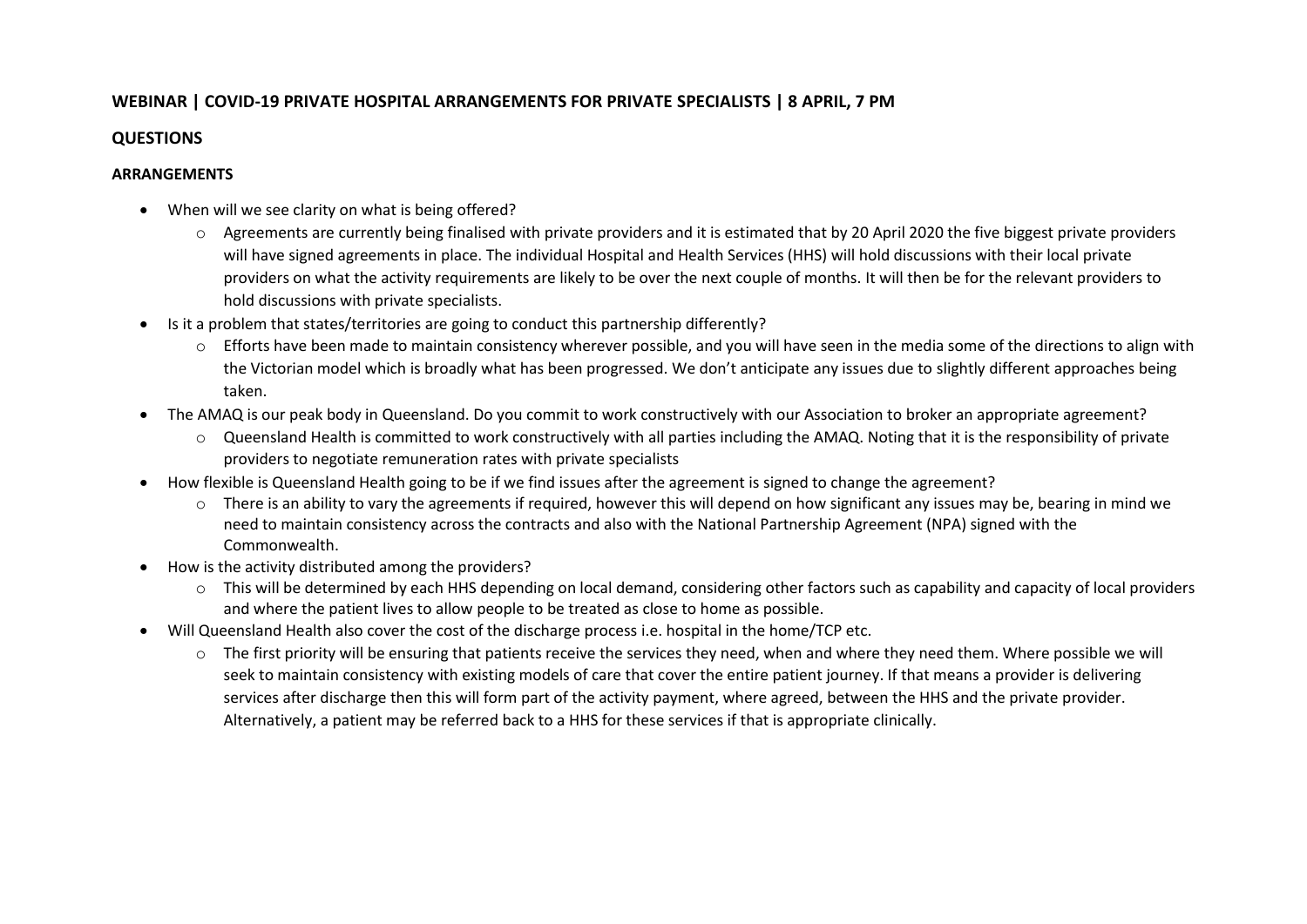- Would it be beneficial to separate COVID-19 care to major public hospitals only to concentrate PPE, personnel and the pandemic, sparing private hospitals for urgent other care to attempt to prevent extra hospital centred outbreaks?
	- o There are continuing conversations about how best to care for COVID-19 patients at each stage of the pandemic. However, each of the agreements which Queensland Health is signing with private providers will make provision for private facilities to treat both COVID and Non-COVID patients. The exact distribution of work will be determined locally.
- To improve the continuity of care from public to private and return, do you have plans to set up portals to the public hospital ieMR to enable review of patient history?
	- o For many services there are existing systems and processes for exchange of clinical information when a patient is outsourced to the private sector. This does not currently involve a portal into the public hospital ieMR.
- Will patients be followed up in the public hospital or by the private provider?
	- $\circ$  This will depend on the service and the model of care that has been determined by the local HHS, however where possible we will be seeking to maintain consistency with existing models of care that cover the entire patient journey.
- We understand that Queensland Health is not guaranteeing the viability of rent or lease payments for Private Hospitals (which is different to other States) and that is prohibiting them from signing. Is that likely to change?
	- o The scope of the viability payments to private providers is determined by a guideline from the Commonwealth government. Queensland Health has linked all its contracts with private providers to this guideline which will ensure consistency.
- Are there any current punitive measures if surgery is performed that is category 2 but non-urgent? i.e. is the Medicare item number being tracked for some of these surgeries?
	- o Any tracking of Medicare item numbers would be an issue for discussion with the Commonwealth.
- How long do you foresee these collaborative agreements will be in place for?
	- o That will depend on how the COVID19 pandemic develops and therefore how long the Commonwealth chooses to maintain the NPA.
- When will there be sufficient local data to accurately predict what capacity will be needed going forward?
	- o This will continue to change depending on the number of COVID19 cases and modelling assumptions. Local HHSs will collaborate closely with local private providers regarding demand and capacity whilst these private provider agreements are in place.
- Has there been any mathematical modelling of the harmful effects of not allowing elective surgery? For example, how many bowel cancers are we missing by not performing screening colonoscopies?
	- o There is no modelling that Queensland Health is aware of. Cases that are deemed as clinically urgent should continue to be undertaken.
- Are there sunset clauses, in the contracts with private operators, to avoid the defacto introduction of a United States style managed care system following the COVID 19 pandemic?
	- o The agreements set out a clear process regarding the end date. They have been brought in to manage the response to the COVID-19 pandemic and it is not envisaged they will extend beyond what is required.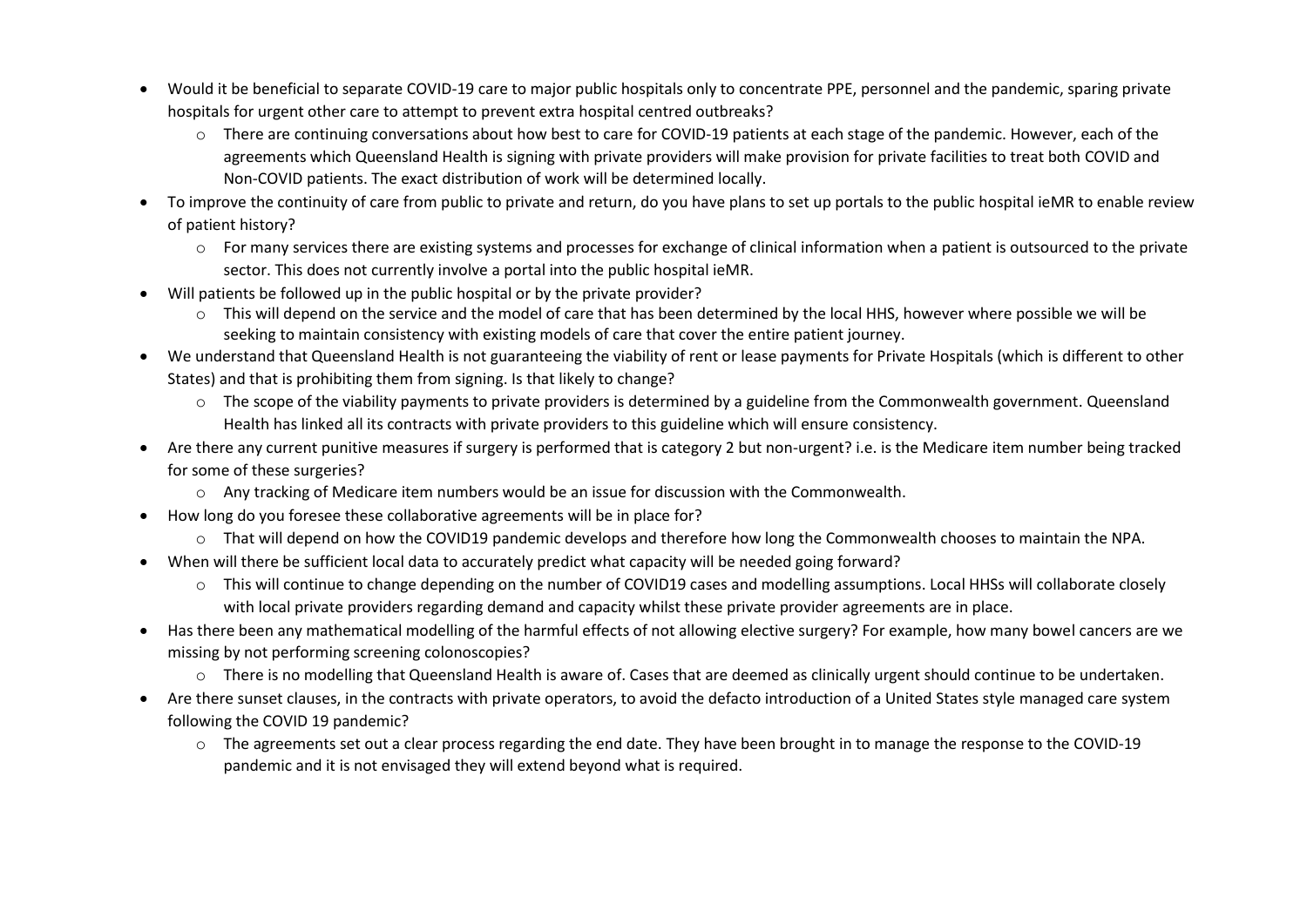### **EMPLOYMENT**

- Is the work allocated to individual surgeons by the private hospital operators or are they allocated by the public system?
	- o The work will predominantly be allocated by private hospital operators
- Will the patients referred to a private hospital for elective surgery have a named referral to a doctor who has a public hospital appointment, or will the work be distributed evenly amongst private doctors willing to participate?
	- $\circ$  It could be either but will primarily be determined according to what is in the best interests of the patient.
- Will certain specialities go to particular hospitals i.e. will cardiac go to Wesley but not Mater? Will the private hospitals get work in all the range of specialist that they currently have?
	- o The first priority will be ensuring that patients receive the services they need, when and where they need them. HHSs will allocate referrals depending on local demands and considering other factors such as capability and capacity of local providers and where the patients live to allow them to be treated as close to home as possible.
- What will be included in the scope of practice? Elective surgery? Medical inpatients? Obstetric services including birthing public patients in a private facility? Or elective caesarean sections moving from public to private? Mental health care to free up capacity within public mental health, and to what extent might private hospitals and the psychiatrists be asked to care for involuntary patients when the private hospital is usually not gazetted as a nominated facility under the MH Act?
	- o The agreements are broad enough to cover a wide range of services. Work will be allocated within the clinical capability of the facility and within the scope of practice of the clinician based on their accreditation with the facility.
- How will VMOs and private specialists be employed? What flexibility will there be?
	- o This will be up to private providers to agree with private specialists.
- Where do Medicare and private health funds fit in to the doctor-patient clinical contact funding for insured inpatients?
	- o Insured patients may be seen and funded by private health funds as per normal practice, however this will need to be reported as revenue under the Agreements as an off set to the viability payments.
- Does the agreement include the provision of accommodation for private doctors if needed?
	- $\circ$  This is not in the guidelines for the private provider financial viability payment, however activity is funded on the National Efficient Price and therefore may be covered by that payment.
- Will anaesthetists who work with particular surgeons still be able to continue to work with them in longstanding relationships at the different hospitals, as well as participate in helping with public patients in a particular private hospital?
	- $\circ$  A guiding principle of the Agreements is that the private sector is available and responsive to local service demands as part of the COVID-19 response. In the majority of cases it is envisaged that this is unlikely to interrupt established working partnerships between surgeons and anaesthetists.
- Many of the hospital surveys state they are not interested in expression of interest from practitioners age over 60yrs. Are we more senior practitioners likely to be excluded?
	- o The Agreements do not include any restrictions regarding the age of clinicians delivering services.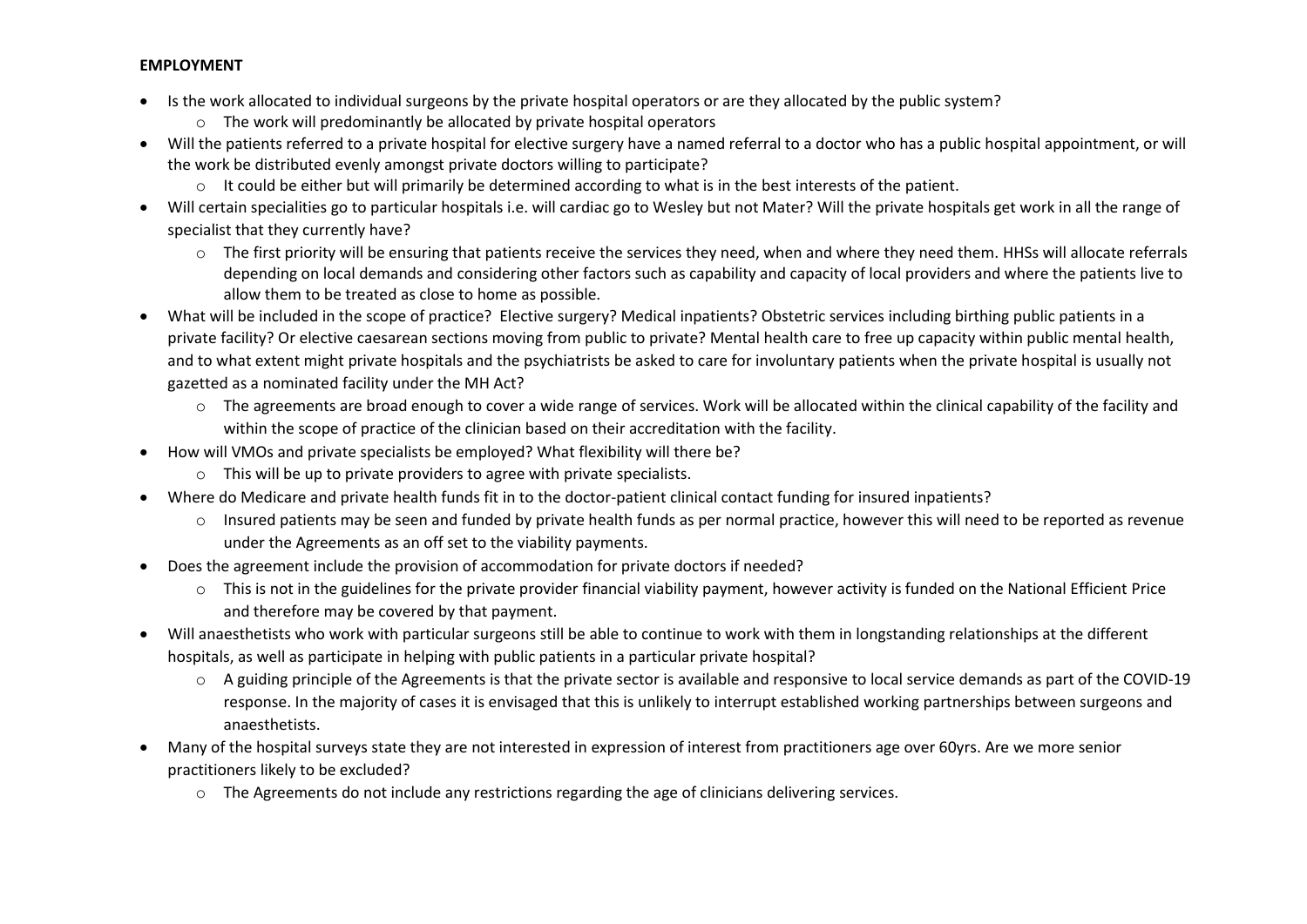- Will Qld Health determine what the individual hospitals set the rate of pay or the hospital?
	- $\circ$  The private providers will agree this with private specialists.
- How is a private specialist to be remunerated when treating a public patient in a private hospital? Are episodes of care bundled to include all fees?
	- o Activity payments for public patients in private facilities will be based on the National Efficient Price. Private specialist's rates will be agreed between the private hospital and the private specialist.
- How do I find out the national efficient price for a procedure?
	- o The Independent Hospital Pricing Authority National Efficient Price Determination (NEP) is publicly available on their website at
	- o <https://www.ihpa.gov.au/what-we-do/national-efficient-price-determination>
	- o The NEP is published each year, with the April 2020 to June 2020 activity at [https://www.ihpa.gov.au/publications/national-efficient-price](https://www.ihpa.gov.au/publications/national-efficient-price-determination-2019-20)[determination-2019-20](https://www.ihpa.gov.au/publications/national-efficient-price-determination-2019-20) and from July 2020 at<https://www.ihpa.gov.au/publications/national-efficient-price-determination-2020-21>
- The National Efficient Price is bundled. How do Doctors know what they will get paid by the Private Hospitals?
	- o Private specialists' rates will be agreed between the private hospital and the private specialist.
- What is the NEP funding compared to Surgery Connect funding?
	- $\circ$  Surgery Connect rates are commercial in confidence and are not directly comparable as they bundle in other aspects of care such as follow up care that are separately classified and funded in the NEP.
- Is there a sunset clause? Will this be the new norm for surgery connect?
	- o See above regarding the end date of the agreement. Once these Agreements end it is envisaged that Surgery Connect will resume.
- How will assistants and perioperative nurse surgical assistants be paid?
	- o This will be determined by the private providers.
- Will only private doctors 'employed' for the purposes of performing surgery on public patients be able to do public patients? How does surgery connect fit into this if public doctors working in private only want to do their own public patients. What about anaesthetists who don't have their 'own' patients.
	- o A guiding principle of the Agreements is that the private sector is available and responsive to local service demands as part of the COVID-19 response. This may include clinicians who do not normally work publicly delivering public services.
- Will Anaesthetists have to obtain their payment from the surgeon or from the hospital? Also, there has been some concern expressed that Anaesthetists may not be equitably remunerated that may limit our ability to engage in the collaborative arrangement. Is this being addressed at a Government or local level?
	- o This will be determined by the private providers.

# **FEES**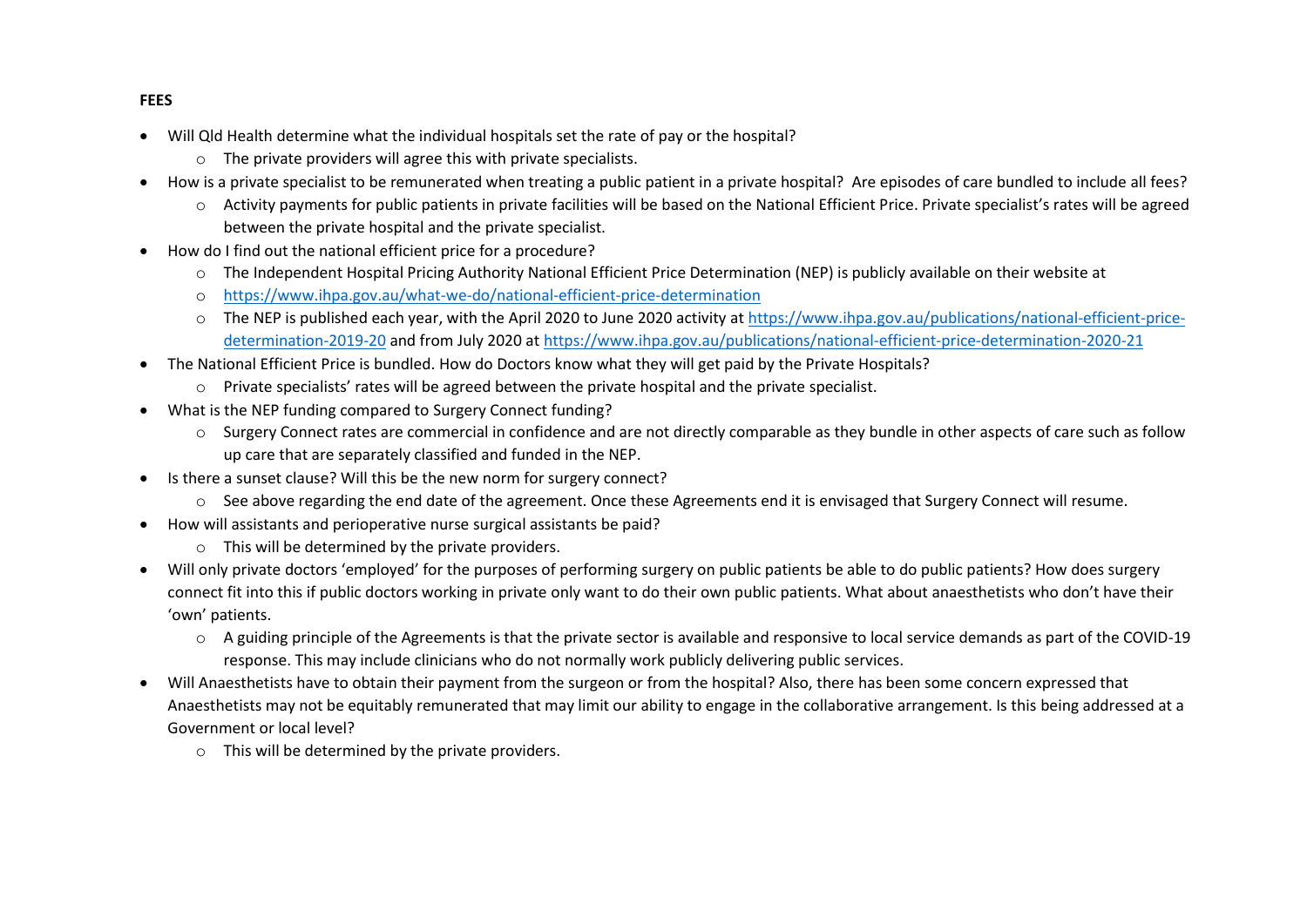- If different hospitals have different rates of remuneration, will this lead to preferred hospitals by doctors?
	- o We expect that private providers will be able to come to an agreement with private specialists that allows for services to be available and flexible during the COVID-19 response.

### **INDEMNITY – Responses previously sent on 9 April 2020**

- Will the State provide indemnity to doctors who have to undertake work on public patients in private hospitals under the agreement? What safeguards are in place for sick pay should private specialists become ill looking after COVID-19 patients?
- How will the private facilities be able to cover indemnity and conditions that exist in VMO contracts (factoring costs)?

### **PPE**

- Who will supply the PPE? Queensland Health or private hospitals?
	- o There will be a collaborative effort regarding availability of PPE, however generally speaking Private Providers will be expected to source their own PPE for services they deliver.
- For a VMO visiting private hospitals, are the hospitals obliged to provide PPE in an appropriate manner or is it up to the private practice practitioner to attend to this issue?
	- o This will be something for each private provider to work through with their clinicians to ensure PPE is available.

### **RECOVERY PHASE**

- Do you anticipate non-Cat 1/urgent Cat2 elective surgery for private patients in private hospitals recommencing any time soon? If not have the Commonwealth given any idea when?
	- o This will be an issue for the Commonwealth Government to address and is clearly one which will be kept under constant review.
- Could we start to do basic elective surgery in younger patients who are unlikely to require ICU and then ramp up?
	- o Answers to these questions are still to be determined and will be shaped, in part, by decisions of the Commonwealth, the National Cabinet and Queensland Health as the situation progresses.
- Should the private system be allowed to function normally and only be called upon if the public system reaches capacity?
	- $\circ$  A collaborative approach is required to optimise service provision in response to the COVID-19 pandemic. However, if private activity can be undertaken without impacting the response this is acceptable.